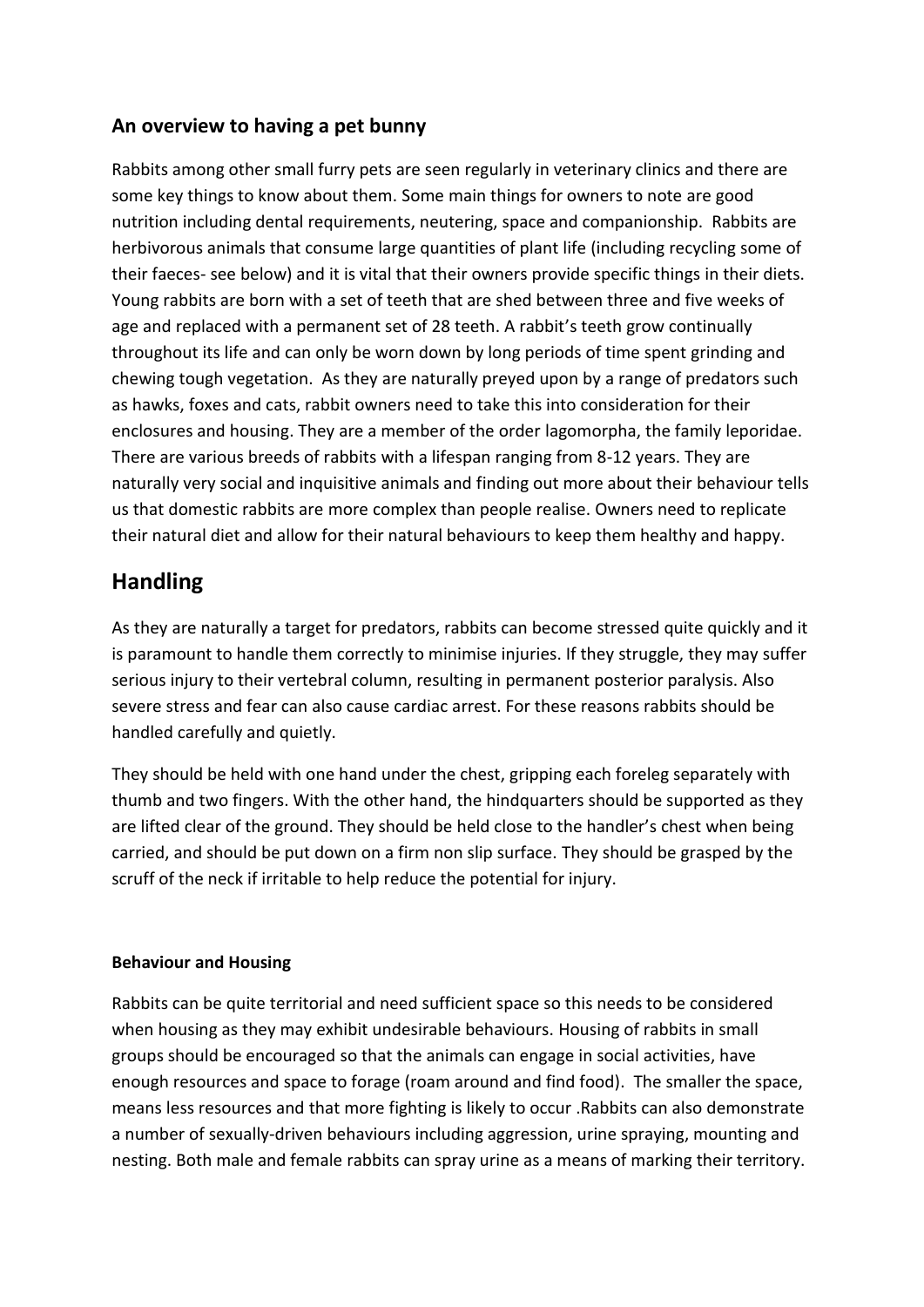Rabbits naturally converse with each other subtly using smell, body posture and some discreet sounds. Odorous secretions are deposited within droppings, urine and through chin rubs. As a general rule, unneutered rabbits should not be housed together as this will lead to reproduction and also behavioural problems. The exception to this rule is if females have been reared together, they can co exist easily if they have enough space. Male rabbits should not generally be housed together as they are likely to fight.

If the pet rabbit is housed outdoors all year round, the hutch must be well insulated to prevent extremes of cold in the winter. It should also be dry, draught free and provide suitable shade in the summer. There are various designs of hutch available but they must allow the rabbit to comfortably stretch in all directions, stand on hind legs and perform three continuous hops. Bedding should include newspaper, straw and wood shavings with a separate nest box containing clean dry hay or straw.

If housed indoors, rabbits can be trained to use litter trays with some guidance. This can be accomplished by sweeping up any stray faecal pellets, putting them into the litter box and then immediately putting the rabbit in the box as well. The same can be done for urine. They can also be trained to come when called.

| <b>Main Reproduction Points</b> |                               |
|---------------------------------|-------------------------------|
| <b>Breeding Season</b>          | From January to August        |
|                                 | (peaks in Spring)             |
| <b>Sexual Maturity</b>          | Female (Doe)- three & a       |
|                                 | half months of age            |
|                                 | Male (Buck)- four months      |
|                                 | (testicles descend)           |
| Ovulation                       | Reflex ovulation- ovulates in |
|                                 | response to mating            |
| <b>Gestation</b>                | Approx thirty days, average   |
|                                 | litter size is five           |
| <b>Maternity</b>                | The mother rabbit visits her  |
|                                 | babies for just five minutes  |
|                                 | every 20 hours, this form of  |
|                                 | parenting is unique to        |
|                                 | rabbits.                      |
| Weaning                         | Weaned at approx four         |
|                                 | weeks (they emerge at         |
|                                 | around three wks old and      |
|                                 | wean six days later)          |

#### **Reproduction- rabbits will breed ... well like rabbits!!!**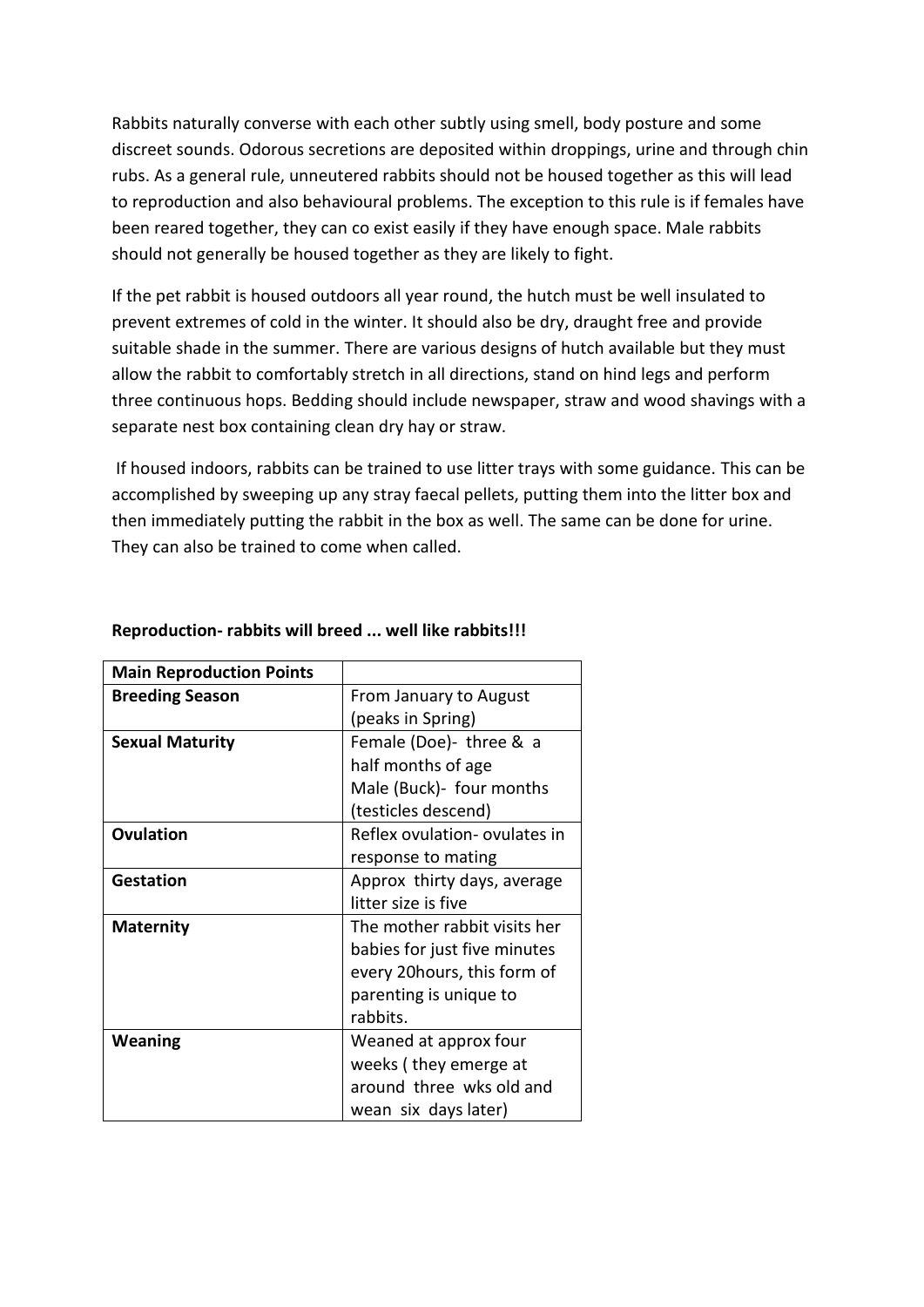#### **Neutering**

Routine neutering has three main benefits-

A) Allows pairs to be kept together,

B) Reduces aggression and territorial behaviour

C) Reduction of certain reproductive related diseases (Neoplasias of the female reproductive tract are very common)

Post neutering male rabbits should only be considered sterile after a period of four to six weeks and they should be kept away from entire females during this time.

#### **Nutrition and why do Rabbits eat their droppings?**

As rabbits naturally forage for hours in the wild, this should be encouraged in pet rabbits to keep them mentally stimulated and healthy.

Most importantly, rabbits must have a good supply of freshly pulled or commercially dried grass (not cut grass as it rapidly ferments) for fibre, gut health and to promote good dental health by wearing down the teeth. Also they need lesser quantities of hay (certain types) for these reasons. Owners should also provide mixed low sugar vegetables such as broccoli (avoid large amounts of carrots), veg tops etc. Commercial pellet diets are available but should not be fed exclusively, it has been shown that rabbits become bored, suffer from poor gut function and overgrown teeth (may lead to anorexia and oral problems). Also they can become obese and not exhibit their normal behaviours.

As mentioned before, rabbits recycle some of their droppings (called caecotrophy) and they utilise hindgut fermentation, both in order to extract nutrients. Once a rabbit eats, it passes into the digestive system where it is sterilised and split into large and small particles. Then the large particles are passed out of the body as dry, hard droppings. The small particles are composed in a large sac between the large and small intestine called the caecum. Here they are fermented with bacteria and processed into soft, smelly droppings, known as caecotrophs. As these pass out of the rabbit's anus, the rabbit reaches round and consumes them (known as refection) and they are digested again to produce the harder droppings that we are used to finding in hutches. Hindgut fermentation is where indigestible fibre stimulates the motility of the gastrointestinal tract, protects against enteritis and also provides dental wear.